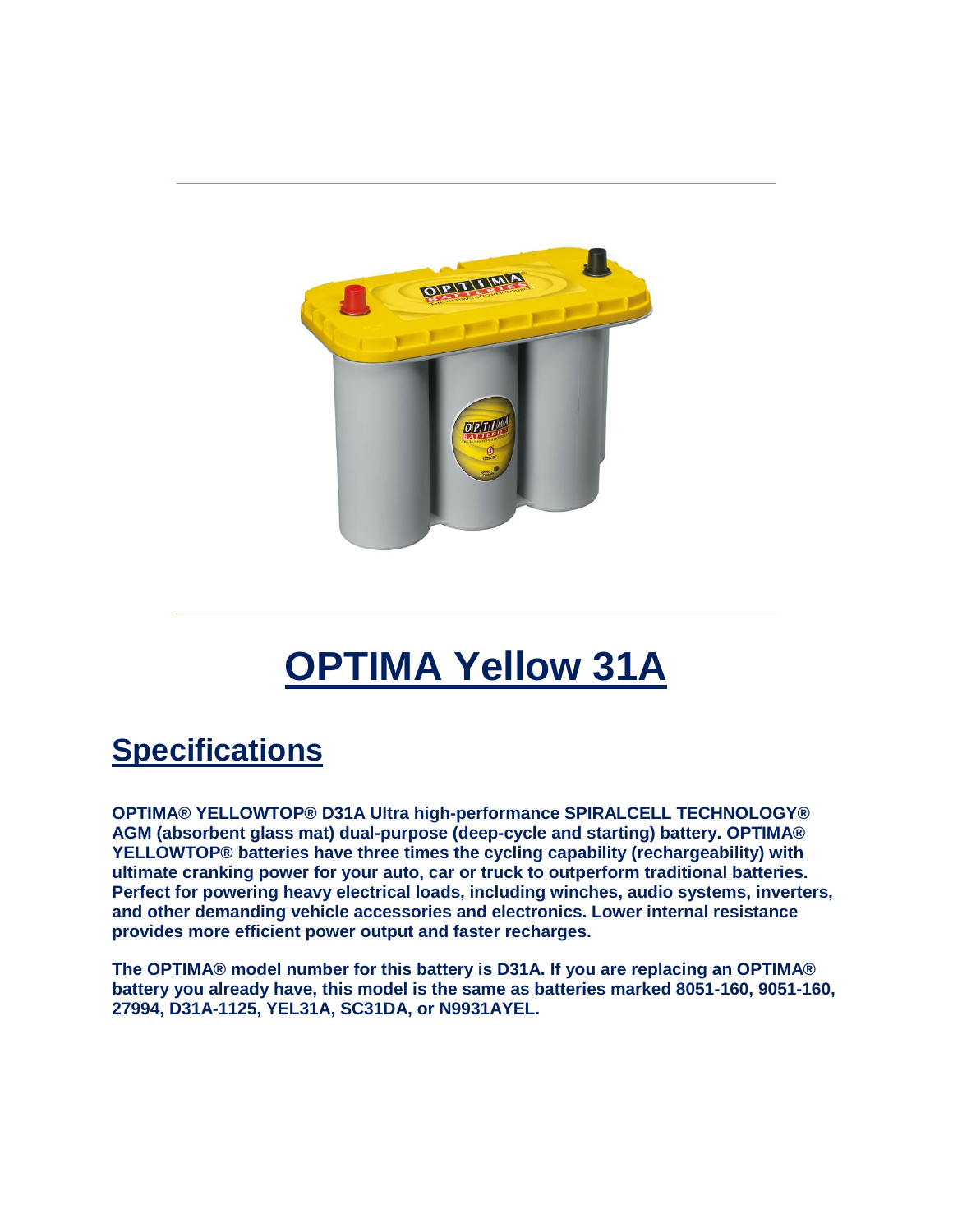| <b>Battery Model:</b> | <b>D31A</b>      |
|-----------------------|------------------|
| <b>Part Number:</b>   | 8051-160         |
| <b>NSN:</b>           | 6140 01 502 4973 |
| <b>UPC Code:</b>      | 8 11405 00051 5  |

| <b>Performance Data</b>                         |                                                                              |  |
|-------------------------------------------------|------------------------------------------------------------------------------|--|
| <b>Cold Cranking Amps:</b>                      | 900                                                                          |  |
| <b>Cranking Amps:</b>                           | 1125                                                                         |  |
| <b>Nominal Voltage:</b>                         | 12 volts                                                                     |  |
| <b>Open Circuit Voltage (fully</b><br>charged): | 13.1 volts                                                                   |  |
| <b>Internal Resistance (fully</b><br>charged):  | 0.0025 ohms                                                                  |  |
| <b>Capacity:</b>                                | 75 Ah (C/20)                                                                 |  |
| <b>Reserve Capacity:</b>                        | BCI: 155 minutes (25 amp discharge, 80°F (26.7°C),<br>to 10.5 volts cut-off) |  |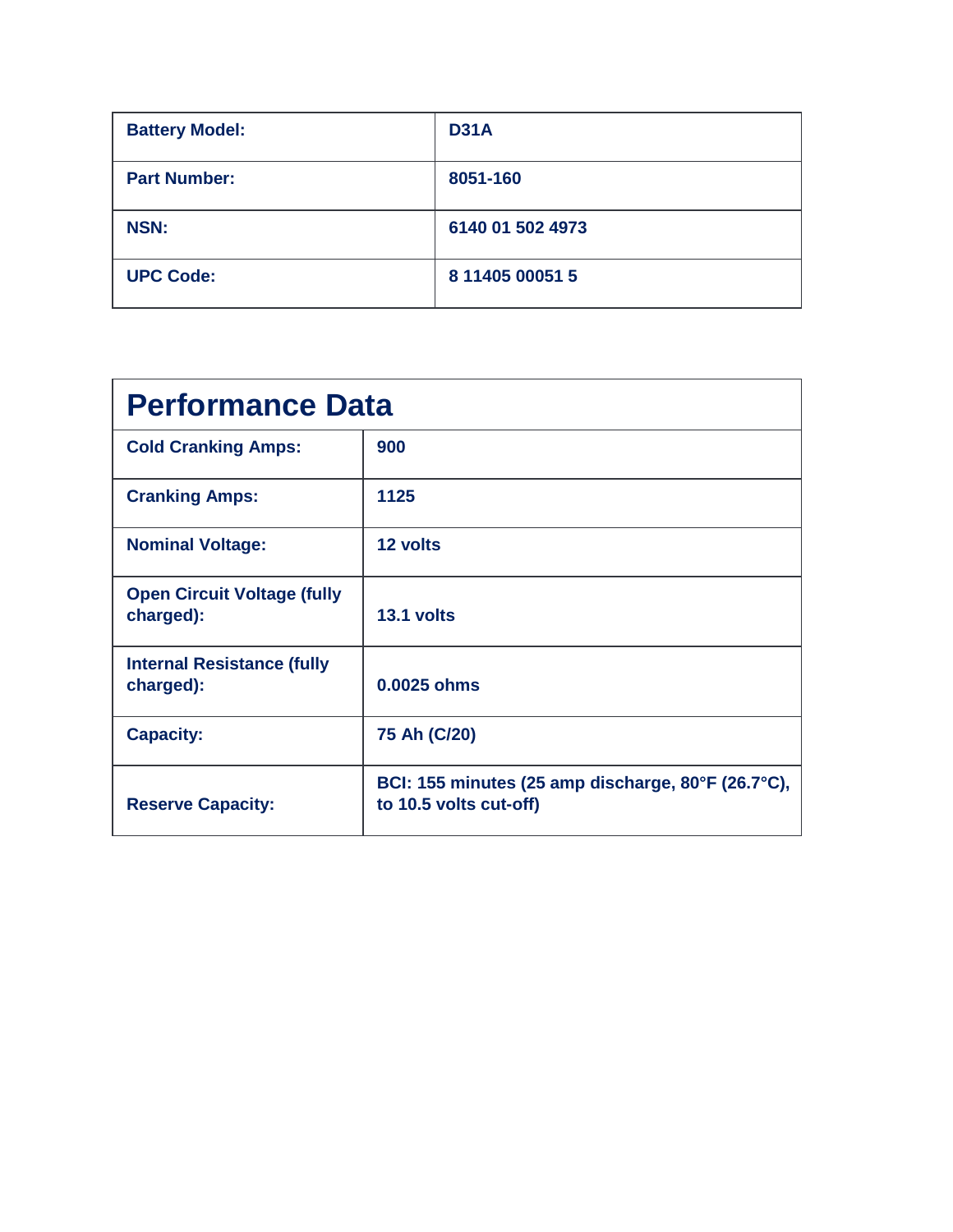| <b>Physical Characteristics</b> |                                                                                                                 |  |
|---------------------------------|-----------------------------------------------------------------------------------------------------------------|--|
| <b>Plate</b><br>Design:         | High purity lead-tin alloy. Wound cell configuration utilizing<br>proprietary<br><b>SPIRALCELL TECHNOLOGY®.</b> |  |
| <b>Electrolyte:</b>             | Sulfuric acid, H <sub>2</sub> SO <sub>4</sub>                                                                   |  |
| Case:                           | <b>Polypropylene</b>                                                                                            |  |
| <b>Case Color:</b>              | <b>Light Gray</b>                                                                                               |  |
| <b>Cover Color:</b>             | "OPTIMA" Yellow                                                                                                 |  |
| <b>Group Size:</b>              | <b>BCI: 31</b>                                                                                                  |  |
| <b>Post Type:</b>               | <b>SAE Post</b>                                                                                                 |  |
| <b>Weight:</b>                  | 59.8 lb                                                                                                         |  |
| Length:                         | 12.19 in                                                                                                        |  |
| Width:                          | 6.56 in                                                                                                         |  |
| Height:                         | 9.38 in                                                                                                         |  |

| <b>Power</b>                |                  |
|-----------------------------|------------------|
| CCA (BCI 0 <sup>o</sup> F): | 900 amps         |
| $MCA$ (BCI 32 $\degree$ F): | <b>1125 amps</b> |